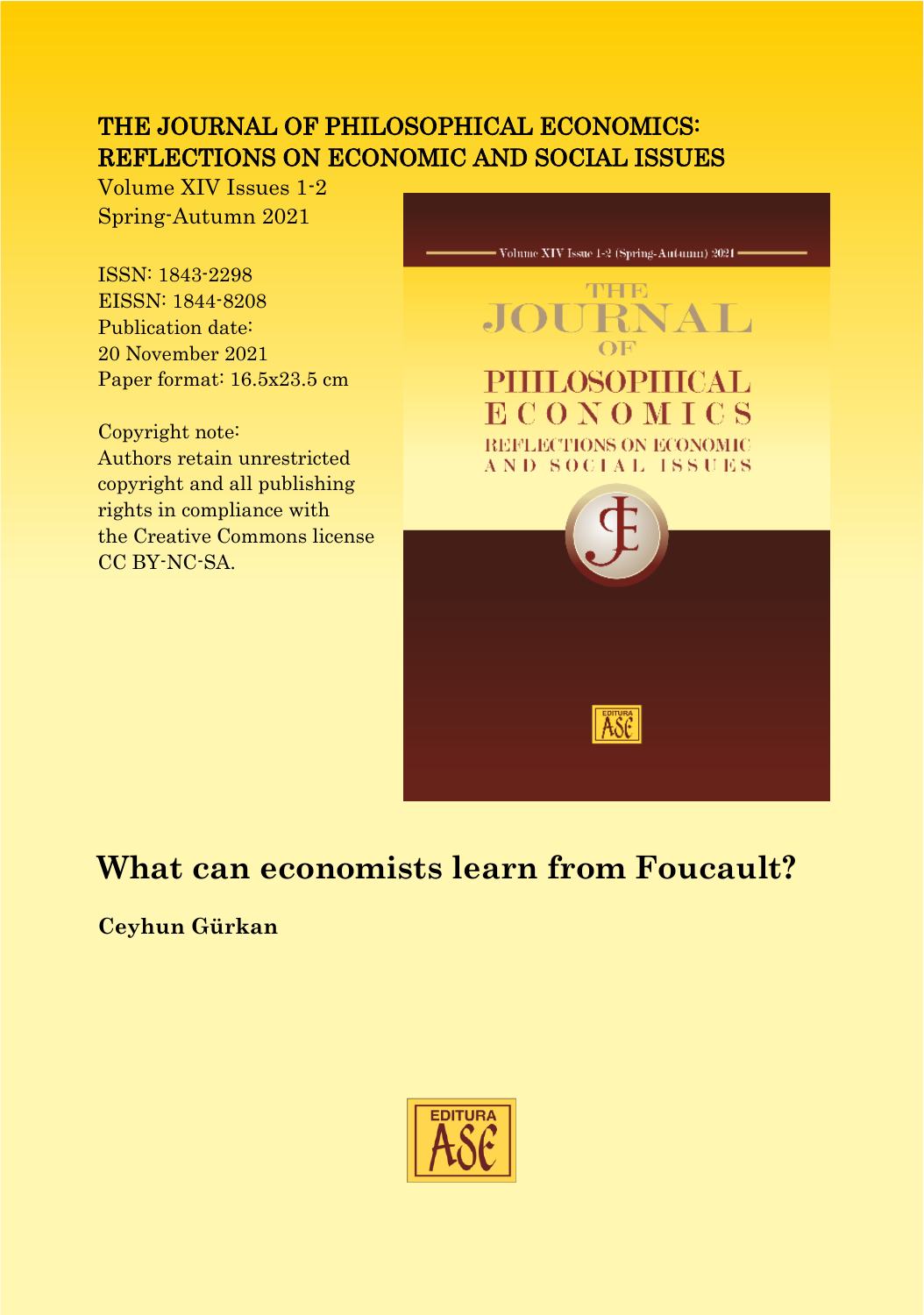## What can economists learn from Foucault?

#### Ceyhun Gürkan

A plain question of what economists can learn from historian and philosopher Michel Foucault suggests an answer based on a consideration of his elaborate and inter-related historical, political, and philosophical inquiries into knowledge, power, and ethics. First of all, economists, via reading Foucault, can aptly achieve a critical understanding of knowledge they engage with that the objects of their study such as individual, the market, the state, exchange, production, consumption, entrepreneurship, wage and profit have a political, normative and performative character. As such, mainstream economists' general attitude towards economic knowledge as a neutral and representative tool of fact is replaced with an understanding that considers it as the constitutive element of reality. The distinction at this point between fact and reality denotes that fact being the state of affairs and things we see and sense, reality is the state we experience and live through at a moment of history under the regulations and power effects of the institutional and knowledge order. This way of understanding the political, normative, and performative character of knowledge posits economic knowledge itself as an element of reality in a manner that it is shaped by material practices and, in turn, influences actuality by giving it a line of development through producing a truth regime further than scientific explanations. Foucault helps us understand that with the rise of capitalism economic knowledge is carved out under the auspices of liberalism since the time of Adam Smith down to the present and has gained a constitutive political, normative, and performative character in the sense that it does not restrict itself to produce scientific explanations regarding the market and public economy. By extension and implication, it generates a type of knowledge beneficial to (neo)liberal political reasoning in governing the society at large within its human and non-human arrangements in accordance with and for the sake of the market economy and its principles. As a result, (neo)liberal economics for Foucault is a governmental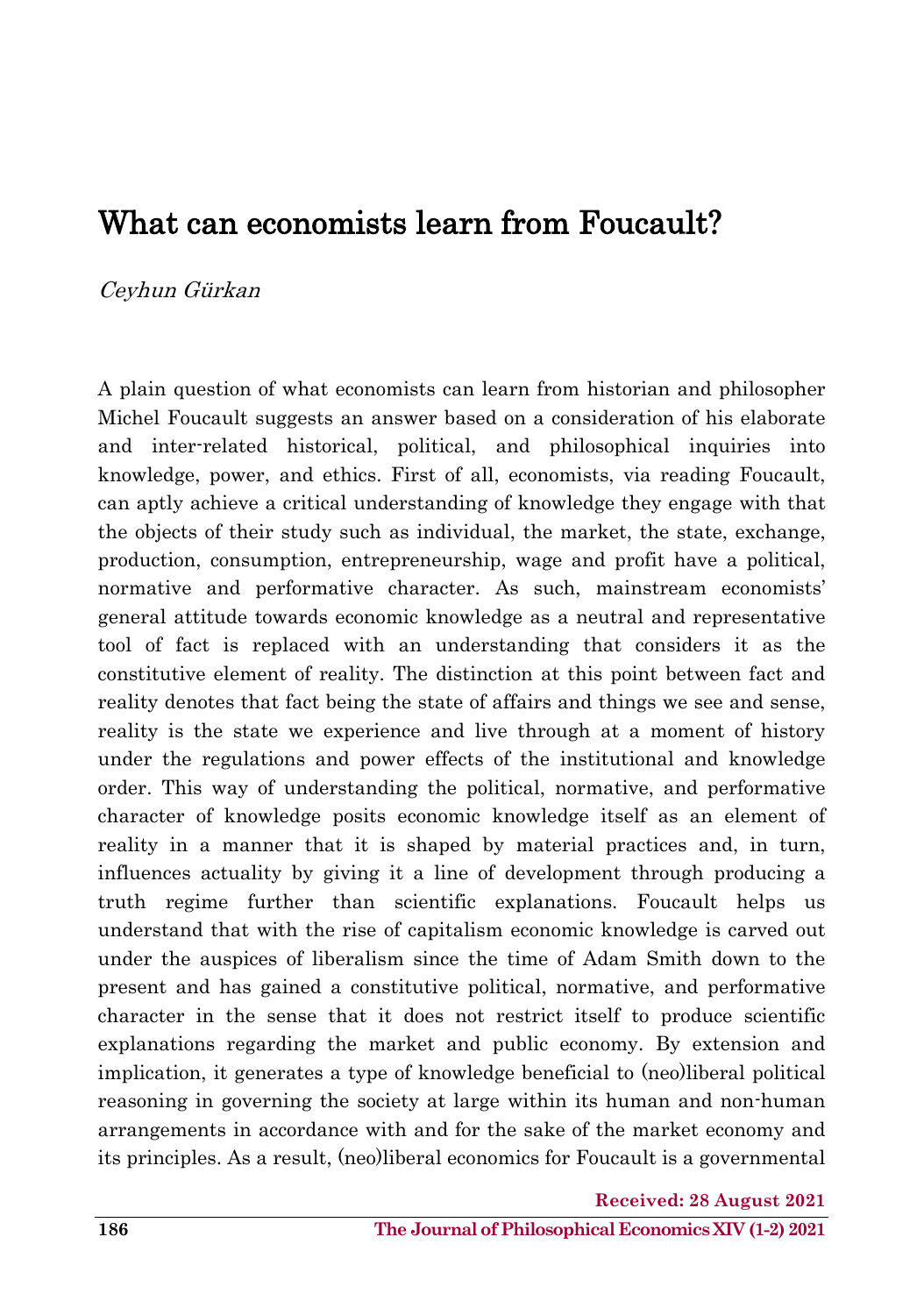knowledge that denies its confinement to the science of the market economy, having the potential to attach itself to the governmental body of knowledge on micro and macro scales. Although the overall (neo)liberal governmental rationality is not reducible to economics knowledge, it is certainly no accident that economics or political economy, in Foucault's words,

is a type of knowledge (savoir), a mode of knowledge (connaissance) which those who govern must take into account. [...] Economics is a science lateral to the art of governing. One must govern with economics, one must govern alongside economists, one must govern by listening to the economists. (Foucault 2008, p. 286)

Therefore, Foucault suggests a different way of reading economics theorizing in such a way to put it into a political and practical context. The practical context suggested by Foucault is meant to the recognition of economic knowledge as a normative and performative realm that governs the society with its human and non-human conditions in line with a truth regime that is a derivative of the thinking and practice on and with the market nexus. A truth regime is a way to allow individuals in their material and immaterial socio-political life to gain an insight into what is true and false as they pursue, to put in a Kantian scheme, ethical (morality), practical and pure intellectual life. The formation of truth regime as the interplay of the knowledge of true and false is not so much abstraction of pure reason and the result of speculation of thinking as it requires an institutional and power order to be built on. This means that knowledge and power presuppose each other and based on this nexus Foucault (2008, p. 19) uses the concept of 'knowledge-power.' Knowledge order based on scientific and non-scientific rules generates a truth regime that develops under the aegis of an institutional and power order which is also the basis of the ethical (morality) dimension of the truth beyond its practical/performative and pure reasoning aspects. As Foucault reads into the history of economic knowledge, he posits it into the ethical, institutional power and wider scope of enduring knowledge structures and rules which he calls *episteme* (Foucault 1989). Thus, as a political rationality and truth regime economics becomes the part and parcel of ethics that enjoins morality, institutions that exert power, and knowledge orders that are beyond economic knowledge. What is more, these three axes that come into play in economics are interwoven and inextricably linked with each other. Foucault offers the concept of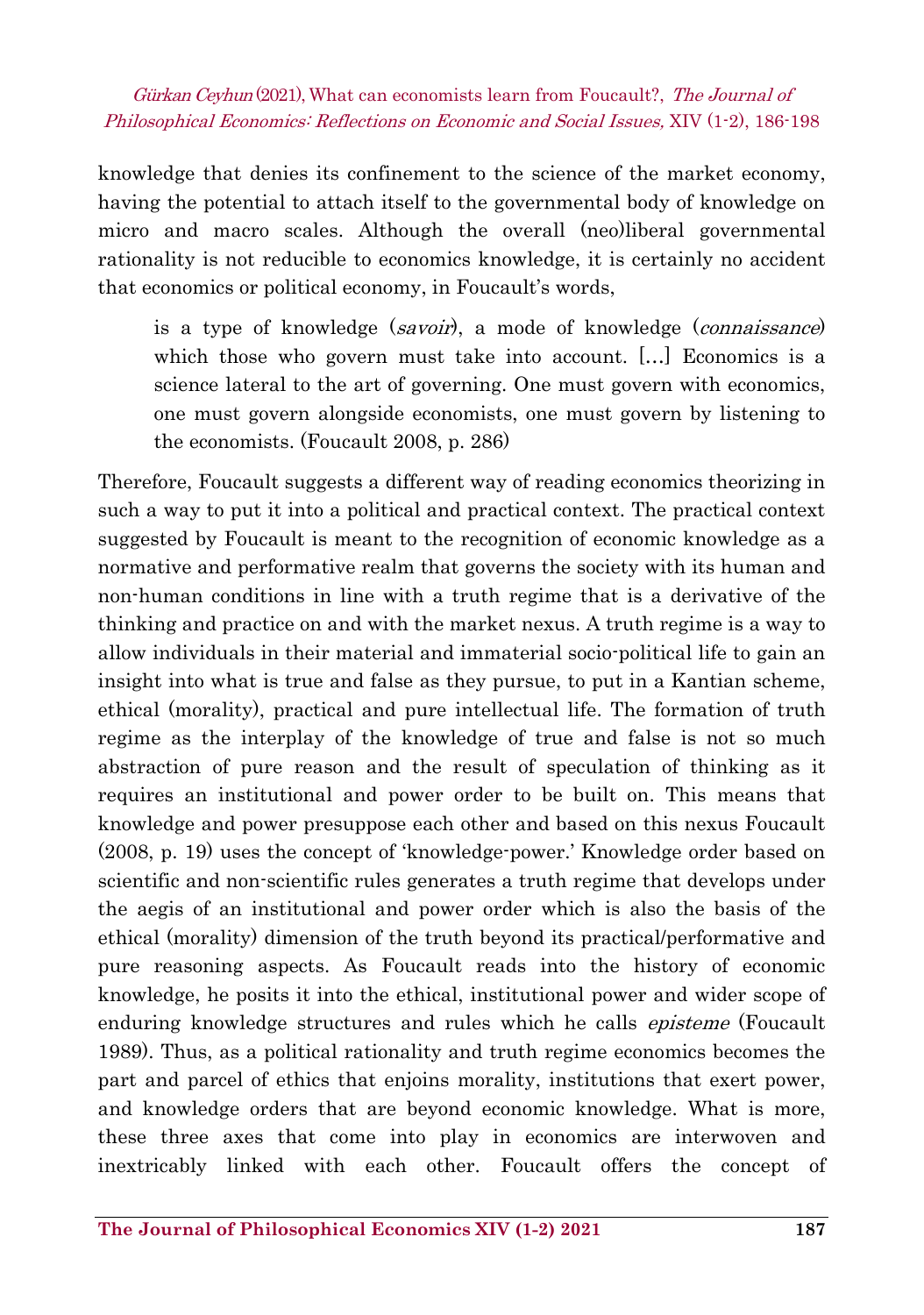'governmentality' that ensembles these three inter-related societal dimensions and by this analytical notion, he means a type of political and normative conduct that aspires to transform individuals into subjects within their actual social reality through power mechanisms and institutions that aspire to be the valid and prevalent truth (Foucault 2020, pp. 38-39).

To see economic theory and practice as the element and apparatus of this widescope and historically long-run governmentality and governmentalization process shows us a novel way to think about how economics relates to philosophy. Foucault is in full agreement with a Nietzschean way of doing philosophy of economics excluding the ordinary and traditional belief that economic knowledge emerges out of natural idle curiosity and innate propensity or instinct of man to get to know things permanently in their entirety. Accordingly, knowledge is not something that develops out of man's natural love of knowledge; instead, it is the outcome of 'will to power'. Foucault, placing the economic thoughts and practice into the historical context of 'will to power', lays the ground for a new way of philosophy of economics on the three inter-related axes of knowledge, power and ethics (not morality). These three entangled axes of philosophizing economics provide us a new fertile ground to approach existing economic theory and practice. In addition, it presents us with a promising landscape on how to develop an alternative economy in theory and practice in accordance with the 'will to freedom', so to speak (Foucault 2021). Towards that aim, Foucault urges us to recognize intra-relations of human beings and, as a counter-anthropocene and post-human perspective, interrelations of humans and non-human things as governmental relations and dependencies. His suggestion illustrates a new philosophical critique of mainstream/(neo)liberal economics and also demonstrates the ways of struggling or raise resistance against it on knowledge, power and ethical levels. In a nutshell, Foucault posits the truth of philosophy in juxtaposition to the fact of science in his research thereby pursuing to build a 'politics of truth' (Foucault 2007, p. 3) that interrogates knowledge, power, and moral order of science of economics.

In line with these sentiments, it is fair to say that Foucault puts on display the way of action-oriented philosophical and historical understanding of economics. In his scheme of all things, for instance, *homo economicus* is a subjectivated agent informed under the certain influences of moral impositions, truth effects, power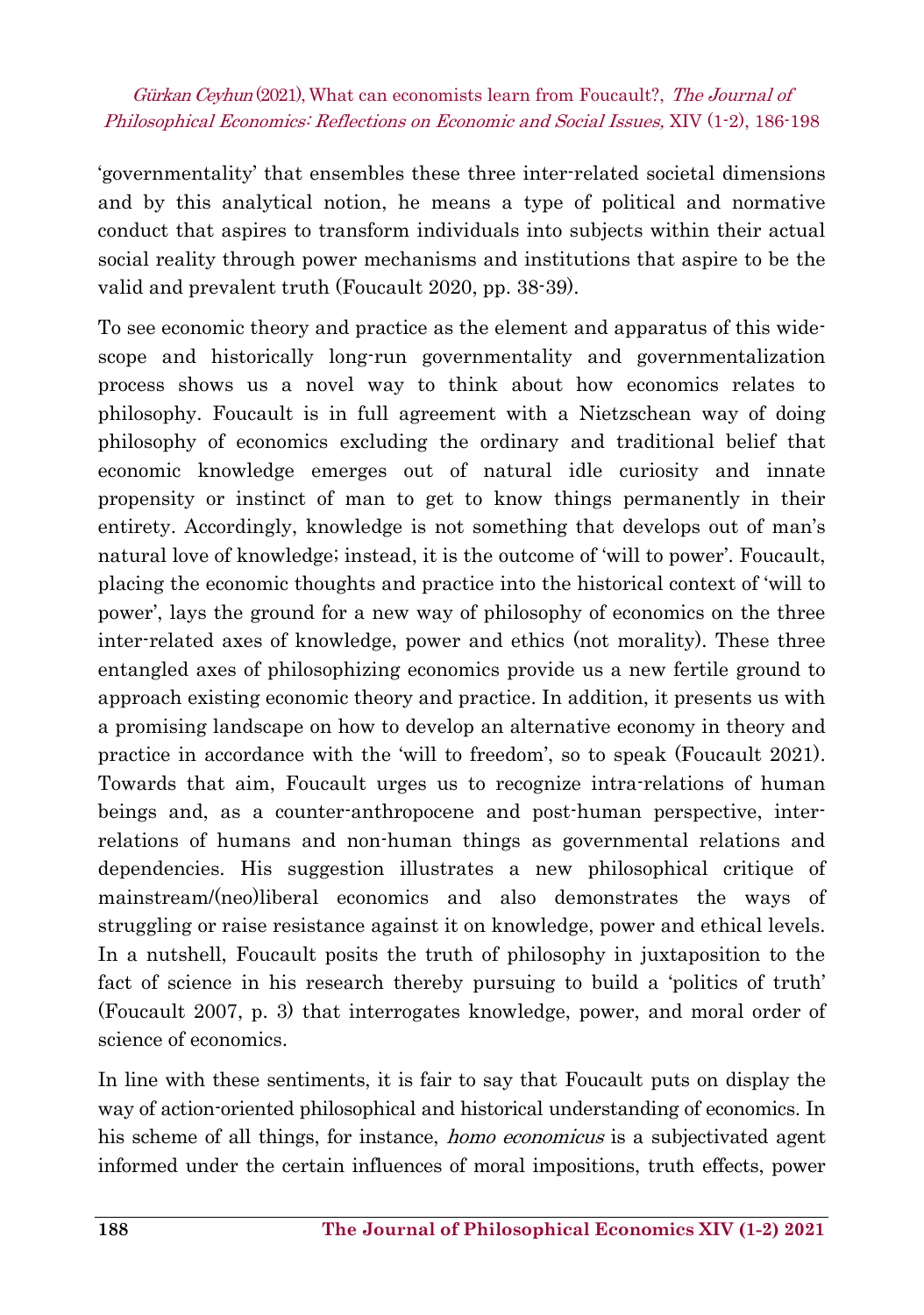institutions and knowledge orders rather than a rational existing in its own right in every condition and at all times. By implication, homo economicus is not pure speculation thrown out by economists' mind settings; to a certain extent, it is the performative concrete postulation that functions already as a governmental apparatus on the civil society level that is rationally governed according to the interests of people. In a like manner, the market is both an actual institution based on the interplay of individuals' interests regulating the economic relation and foundations of moral precepts and the principle of knowledge order. Foucault's (2008) merit is to put on view that the market is regarded and employed in the modern history of economics since the times of classical political economy through marginalism to neoliberal economics as the moral, power, and discursive tool. Foucault draws much attention from critical studies due to his analysis of liberal and neoliberal governmentality that turns all aspects of societal and political life into a problem of economization. And yet, Foucault's critical potential is not limited to his analysis of the modern state of economics. Rather, his critical importance derives its strength from his entire work on a long history of knowledge, power and ethics dating back to ancient times.

On balance, the critique out of Foucault does not prove or justify that (neo)liberal economics is not a good or true science by evincing that it cannot explain truly the reality due to its flawed assumptions concerning human nature, the market and capitalism, methodological individualism and theoretical structure as well as its obvious ideological overtones. Foucault's problematization of economics generates a different practical-political questioning of how it is possible for, in what ways and through which mechanisms modern (neo)liberal economics, despite the above-mentioned shortcomings for a real scientific explanation, is able to govern society on a macro and micro level. In addition, the question of what to do against (neo)liberal and neoclassical economics with its successful exercise of will to power for the benefit of a genuine will to freedom in economics is also annexed to the Foucauldian line of politico-philosophical economics research. Note that this is not the question that requires a list of specific answers item by item in Foucault's line of research, but it gives powerful motivation and inspiration for scholarly researchers to come up with precise responses. As a case in point, economics textbooks in teaching economics are key instruments to produce truth and policy effects disseminating outside the scope of the economy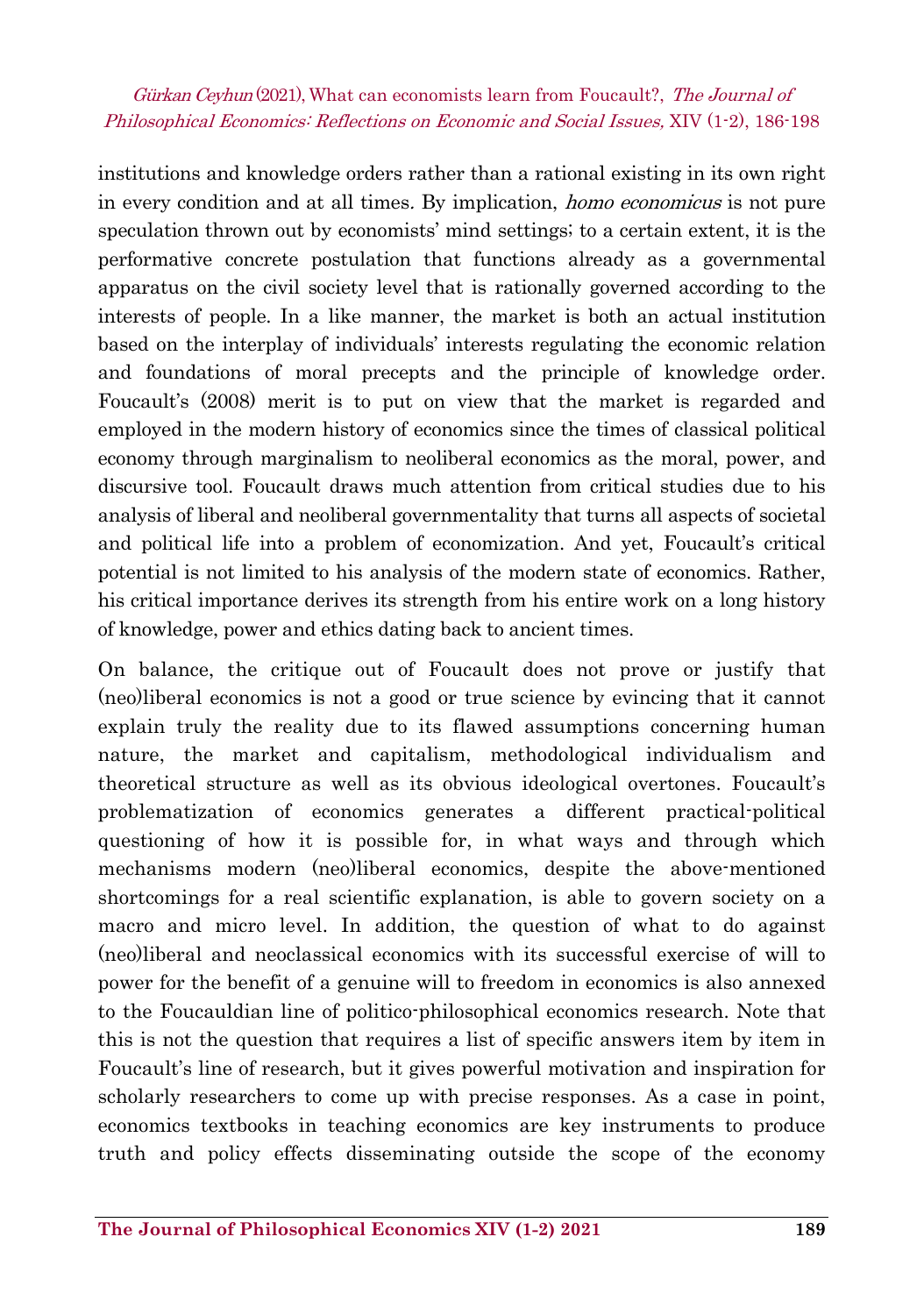(Zuidhof 2014). On a more general level, to respond to this question requires considering Foucault's overall philosophical and historical research into knowledge, power, and ethics with keeping in mind the question of exit from the present reality of economics, of which more below.

Foucault urges economists to undertake a critique of economics regarding its configuration as specific historical knowledge and political aspects. Let us draw out a few conclusions in line with Foucault's encouragement. First, Foucault exhibits that the historical configuration of political economy as the beginning of the modern economic science in the mid-18th century is subject to a more general process, structural transformations, and transitions of knowledge beyond economics. Foucault calls this historical and structural framework episteme that alludes to Thomas Kuhn's paradigm. However, episteme defying a neat and clear description is different from Kuhn's paradigm in the sense that the former is concerned with longer enduring structures of knowledge including continuities and rupturing discontinuities, and what is more, episteme as a methodological tool is of service to economists in identifying specific power relations and power modalities at a more general level. *Episteme* is not about the historical progress of science. Instead, it is a tool of a historical survey into the modulations of more general and long-run structures of knowledge including general beliefs and configuration of the language of the time that influence, too, the progressive direction and speed of science. Foucault's reflection on science as part of general knowledge within the scope of episteme thus defined involves an idea that science has an inextricable collective unconscious aspect that ties it to outer spaces of disciplinary logical mentalities and objective representations of reality. Foucault's positing science into the domain of episteme urges economists to think over economics in particular and social sciences in general as part of more general and intricate evolution of more or less common structural attributes and historical generalities of knowledge. Foucault's analysis of episteme recommends an interdisciplinary approach that is not restricted by the consideration of a specific branch of science's relation to others. This interdisciplinary approach goes beyond the interplay of different disciplines that build on systematic mental regularities and theoretical explanations towards a *transdisciplinary* vision. This supposed vision makes the case for a survey into intricate and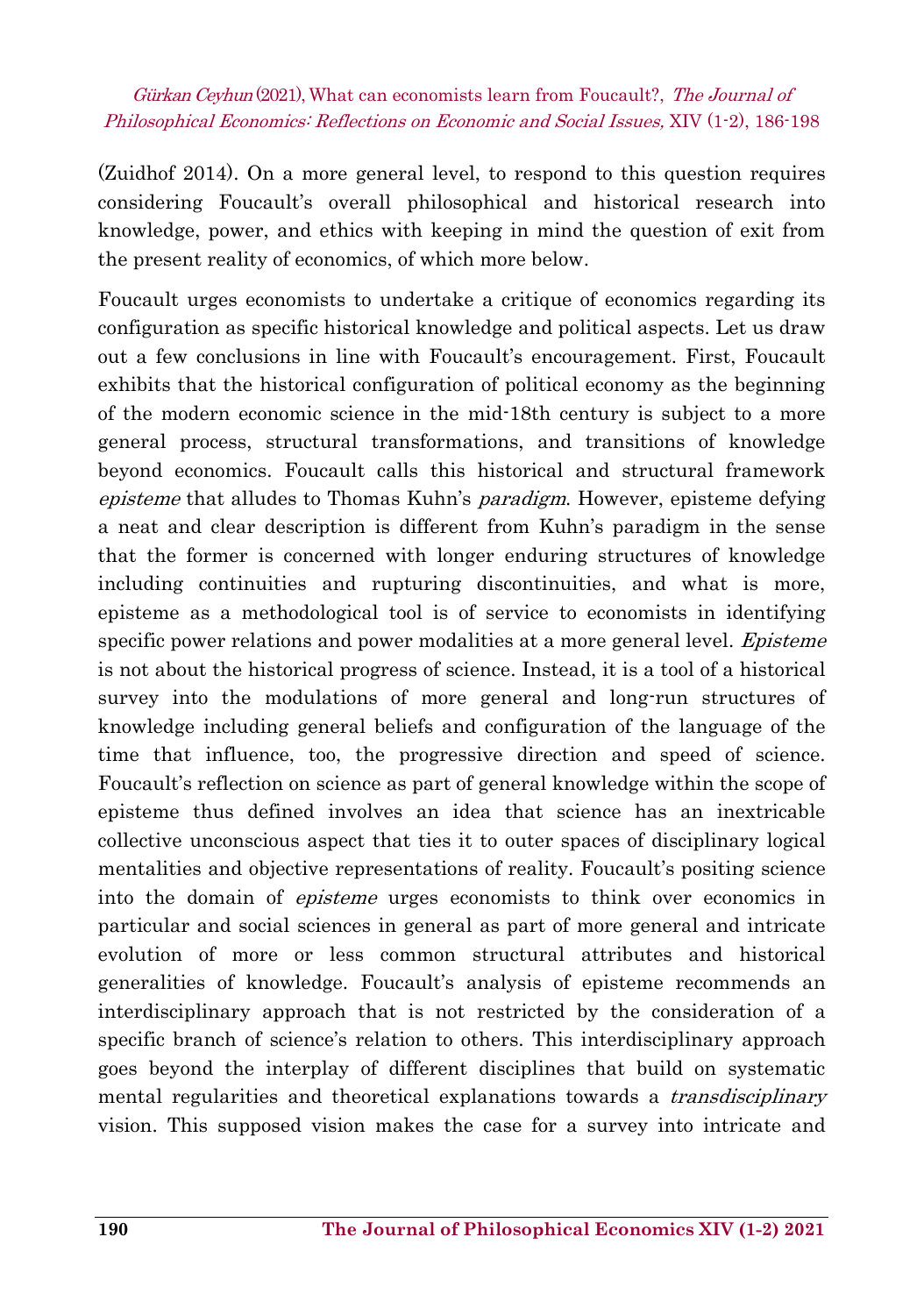intermingled epistemic genealogies including both that of science and nonscience such as ethics, esthetics, arts, etc.

For Foucault's part, in addition to his interest in *episteme* identifying the longterm structures of knowledge on a general level, he also provides us insights into the formation of modern human sciences of which classical political economy is part. Foucault reveals the common structural features of the generalized knowledge of a long period that makes possible all other specific knowledges and sciences. In addition, he also displays the co-evolution and cohabitation of different modern sciences on the same epistemic ground and problematization. Foucault presents the evidence for the following three transitions: (i) from pre-classical political economy concerning the analysis of wealth, *i.e.* mercantilism, to classical political economy focused on labor and production in the mid-18th century; (ii) from natural history concerning the taxonomy of living beings to biology engaged with the evolution of living beings within their active relationship with the environment; (iii) from the general grammar that is similar to a taxonomic history in the field of linguistic to philology that considers language around its active practice within the community. All these transitions have transpired on the same ground of the regular problematization of the population. The formation and configuration of 'human sciences' -political economy, biology, philology - in Foucault's words, 'that analyze [man] as a living being, working individual, and speaking subject, should be understood on the basis of the emergence of population as the correlate of power and the object of knowledge' (Foucault 2007, p. 79). Foucault's analysis exposes the economists to how their discipline, by its historical construction, is closely connected up with a common 'operator of transformation' (Foucault 2007, p. 78), *i.e.* problematization of the population, that is on advance in other scientific fields, in which case power and knowledge become related in a new way. Foucault presents us with a history of economics knowledge as the essential part of the history of techniques of governing the population thereby transforming analytical economic categories, such as the market, exchange, production, price, entrepreneurship, *etc.* into the positive governmental apparatuses on micro and macro scales. Foucault's way of reading and analysis of economics in the history of the governmentality of the population puts the discipline into the context of power that is not restricted to the notion of domination whether it be that of class or the state.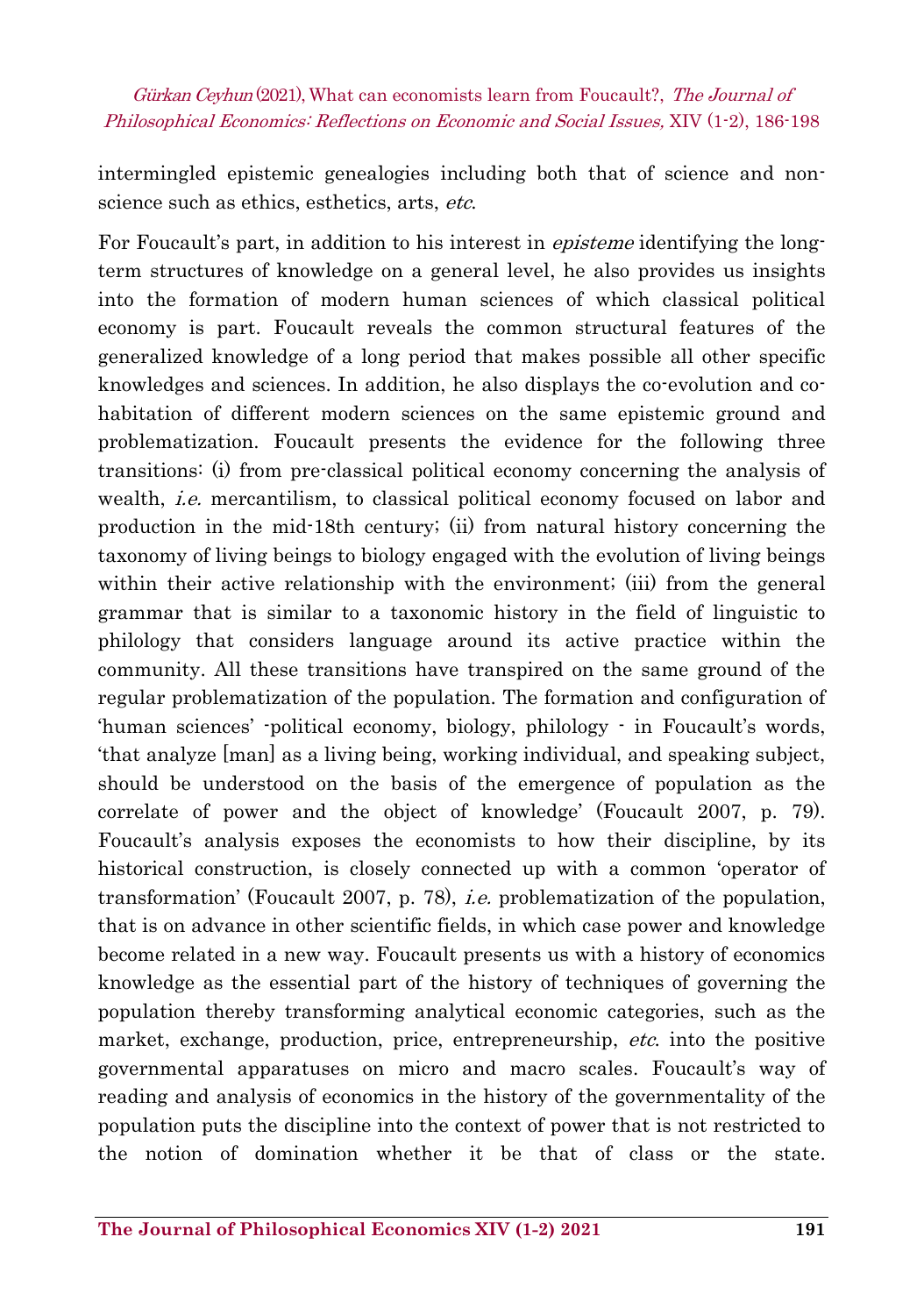In juxtaposition, the (neo)liberal context of power in Foucault's setup is similar to Marx's analysis of capitalism. As Marx reveals how exploitation comes about under the liberal political economy's assumption and practical arrangement of a self-balanced and self-regulating market system, Foucault divulges the specific power relations revolving around the problem of governing the population in this system. In order to achieve a full understanding of economics as the key relay of governmentality, first, power modalities of (neo)liberalism based on the market economy and discipline as a controlling panoptic power modality (Foucault 1995) should be identified, and second, reaching out the scope of economics for developing a transdisciplinary perspective is a requisite.

That said, Foucault's (2007; 2008) analysis of economics knowledge spanning a period of two hundred years since the times of Smith to 20th-century neoliberalism illustrates how economics is part of the 'politics of truth' not solely of scientific explanations in their own right. In order to grasp the power aspect of the economics discipline and, as such, reveal the (dis)positive role of economics in the (neo)liberal governmentality that is concerned with the production and exchange of truths as much as with the production of commodities, Foucault suggests a methodological way of studying the history of economics knowledge. Foucault pushes for economists to exit from, let's say, Joseph Schumpeter's framework of 'history of economics analysis' (1954) that deals with economics as a science and scientific economists' theoretical, empirical and methodological analyses. Accordingly, Foucault gives merit to the history of economic 'thoughts' which is not limited to the history or progress of systematical 'ideas' as presented by Schumpeter. Foucault, in doing so, encourages economists to meet with philosophical considerations that will help them recognize the truth and power content of their science as specific governmental knowledge. At this juncture, Foucault makes a clear-cut distinction between 'history of ideas' and 'history of thoughts'. In Foucault's words:

For a long time, I have been trying to see if it would be possible to describe the history of thought as distinct both from the history of ideas (by which I mean the analysis of systems of representation) and from the history of mentalities (by which I mean the analysis of attitudes and types of action [schemas de comportement]). […] Thought is not what inhabits a certain conduct and gives it its meaning; rather, it is what allows one to step back from this way of acting or reacting, to present it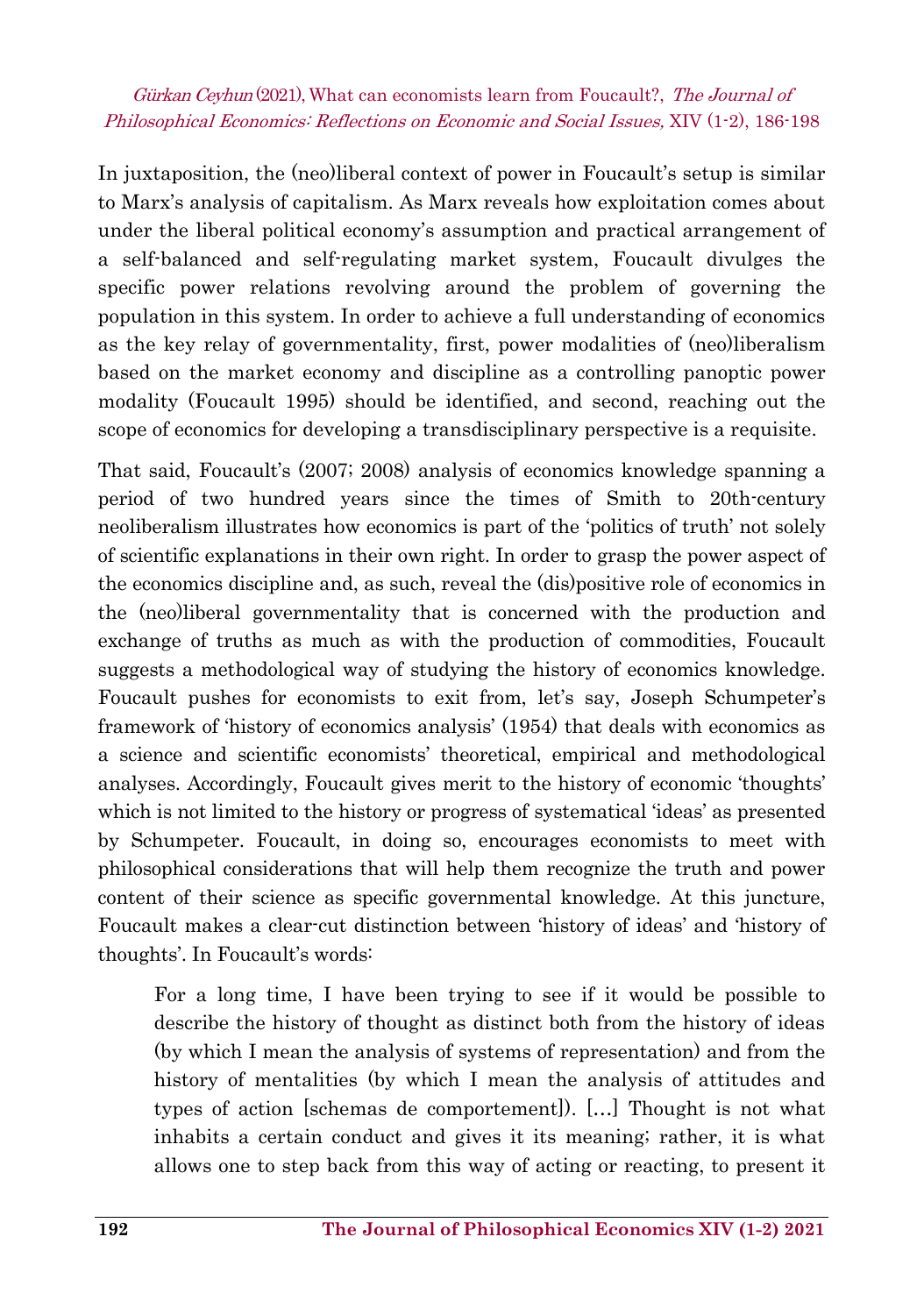to oneself as an object of thought and to question it as to its meaning, its conditions, and its goals. Thought is freedom in relation to what one does, the motion by which one detaches oneself from it, establishes it as an object, and reflects on it as a problem. (Foucault 1994, p. 117)

Accordingly, the former deals with the question of displaying how explanations out of privileged cognitive skills of scientists and philosophers in history evolve and make progress systematically towards perfection. The latter is concerned more with discursive power practices as well as the unsystematic and gridpattern dispositions of knowledge emerging out of rules and problems that are not exclusively specific to a scientific discipline that turns things and actions into a mental matter to be re-arranged and represented. Thought different to idea embarks upon in a way discovery of 'the subjugated knowledges' (Foucault 2003 pp. 7-8) that eludes scientists,  $e.g.,$  the excluded individuals and subjectivities as well as existence of non-human and even non-being, which are mostly left to the idea to be configured as the self-enclosed unity and totality; nonetheless, they are still part of the formation of knowledge and the configuration of science. In effect, ideas are possible with thoughts and their 'subjugated knowledges' around them. This means that unity in thinking is possible through the excluded elements called abstraction. However, a person of history of thought re-problematizes back the 'subjugated knowledges' within their entire concreteness based on the reinventing history as a domain of discourse and genealogy. This way of posing economics as the continuity and discontinuity of thoughts, not as the cumulative drift and paradigm-breaker of ideas, makes it possible to recognize power relations on different levels. This is what Foucault describes his dealing with history as archeology (more on this see Foucault 2002, pp. 3-19; 151-156).

The distinction between idea as the foundation of science or scientific analysis and thought as the correlative of problematization provides economists with different entry points to the history of economics knowledge. History of economics analysis or history of economic ideas is already known and recognized by economists and students with their positive outcomes in the learning and teaching economics profession. However, to get beyond economics as a profession towards an intellectual and material field of general knowledgepower presupposes to engage with it as the field of thought that sees the formation of knowledge within the material actuality. This approach excludes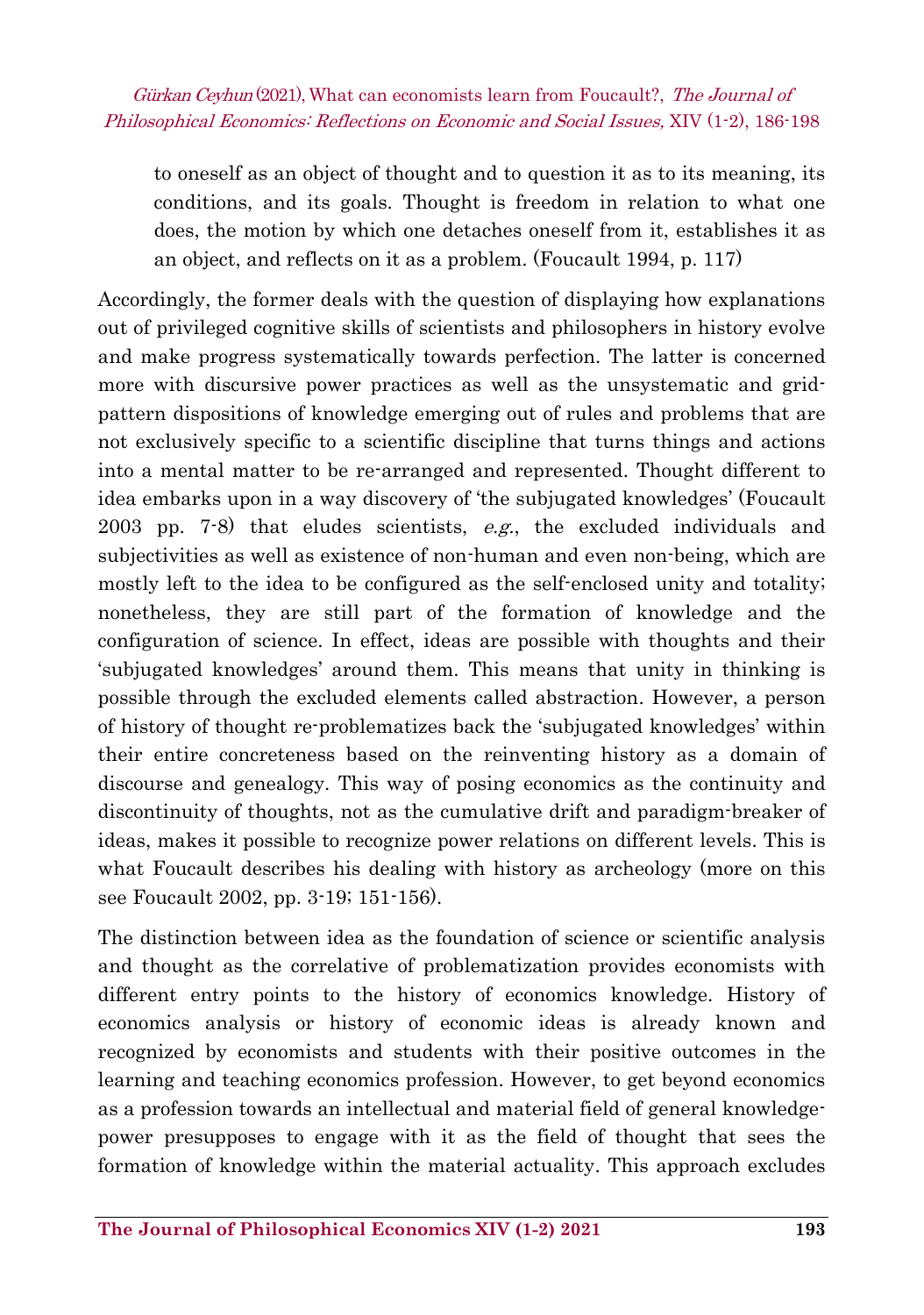the field of the idea that takes the object of knowledge as an abstraction stemming from cognitive processes and mind skills destined to perfection in producing knowledge. This distinction generates several helpful results to understand the history of economics as part of the history of the truth. It also yields an outcome in a way that the much-debated relation between science and ideology as false consciousness is replaced by the question of the relation between discourse and knowledge. This is not an indication of a welcoming outcome for the purpose of the present essay by showing how it is more of a different philosophical theme. More to the point, Foucault's philosophical and political investigations into economics demonstrate how it is possible to turn philosophy and discursive analysis into the hinge of a political contest against mainstream economics that takes its root from Smith's notion of the invisible hand and naïve belief in the self-regulating market mechanism stripped of all power relations. In Foucault's oeuvre, the science and profession of economics is re-invented as a discursive power field that displays how it is a powerful and governmental apparatus as concerned with the problem of governing society at large. Therefore, Foucault urges economists to turn their field of science into a discursive field to develop an alternative critique of the discipline and existing practices beyond a discussion of science-ideology pair and dichotomy.

At this stage, a few final words on the discursive analysis of economics will be helpful. Discourse analysis makes it possible to interpret and disclose the knowledge, which presents itself to be a universal theory, as a truth regime that produces power effects with certain exclusions. As a method, discourse analysis is a critical political practice because it reveals the hidden ontological aspects of the truth while producing and directing subjectivities within a legitimate framework of knowledge or science. In order for the truth to be established as a real functioning power regime, it involves hiding and securing the difficulty of being reached itself. For this reason, let's say, the pure deductive mathematical methodological manner of neoclassical economics spreads the teaching and learning of this type of economics over a sufficient period to cover all economics teaching. In addition, there needs a more-than-enough volume of staff or guides in a hierarchical organization for the purpose of teaching and disseminating the truth within the fields of expertise that divides the truth into partialities and singularities. Neoclassical economics, as a source of the truth for the neoliberal regime, develops in a closed epistemological structure and mode of expertise. As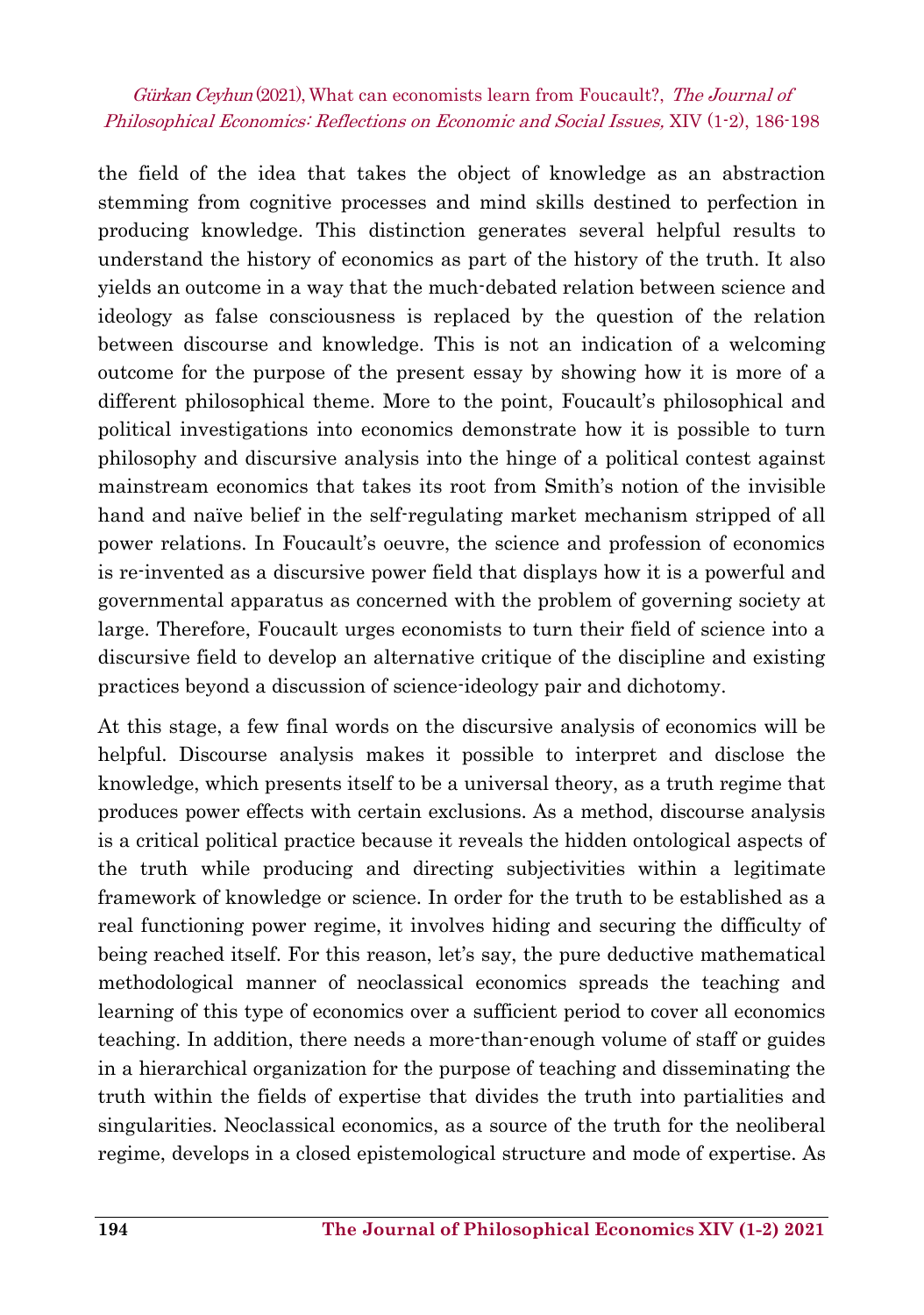these units of expertise and actors present the truth informed by the market economics and catallactics to students and interlocutors in such a way as to ensure an institutional power regime during and after education in professional life, they turn them into subordinate subjects, assuring that they are not able to reach the truth by themselves.

In this respect, in Foucault's analysis, we find an insight that neoclassical economics, with its early and late versions, is the chief truth producer of the neo-liberal regime of power. Therefore, the modes of knowledge and science that function as a regime of truth, as with neoclassical economics, are a political practice for a complete subject construction. Hence, (neoclassical) knowledge that functions as a theory of the 'subject', the term which means both 'subordination' and 'self, directly includes individual as the object of study into the regime of truth as a 'subject' in these two joined meanings. This performative style of knowledge constructs the subject as its goal and tool of its dissemination. As a critique of this, the discourse analysis Foucault offers is suitable to be carried out in economics. As such, the discourse analysis of neoclassical economics reveals the hidden normative aspects of power effects at individual and social levels. It also 'makes visible the possibility of mapping a terrain of oppositional politics that seeks to subvert the hegemonic construct by exposing gaps and holes on its surface' (Sanyal 2007, p. 93).

Foucault defined discourse as the practical field in which power and knowledge are articulated. In his own words: 'Indeed, it is in discourse that power and knowledge are joined together (Foucault 1978, p. 100). More to the point, it is because power functions within multiple sets of societal relations that the power regime cannot have a single discursive source. Quite the reverse, power operates with strategies in the field of multiple discourses and is destined to the unremitting contradictories against itself on the way towards its effort of establishing a discursive unity that leads up to self-determination of power as the truth. Accordingly, power, being a stitched knot of relations full of cracks, is not a steadfast unity in its essence. Much as power strategies tend to act on the assumption of unity in practice, they establish this so-called unity with multiple, changing, and ambivalent fields of discourse, which allows power to operate on a micro and macro scale. The concept of the individual (in Latin: individuum) of mainstream economics is an illustration of this unity. However, discourse both produces and wears out power in its effort of building fictional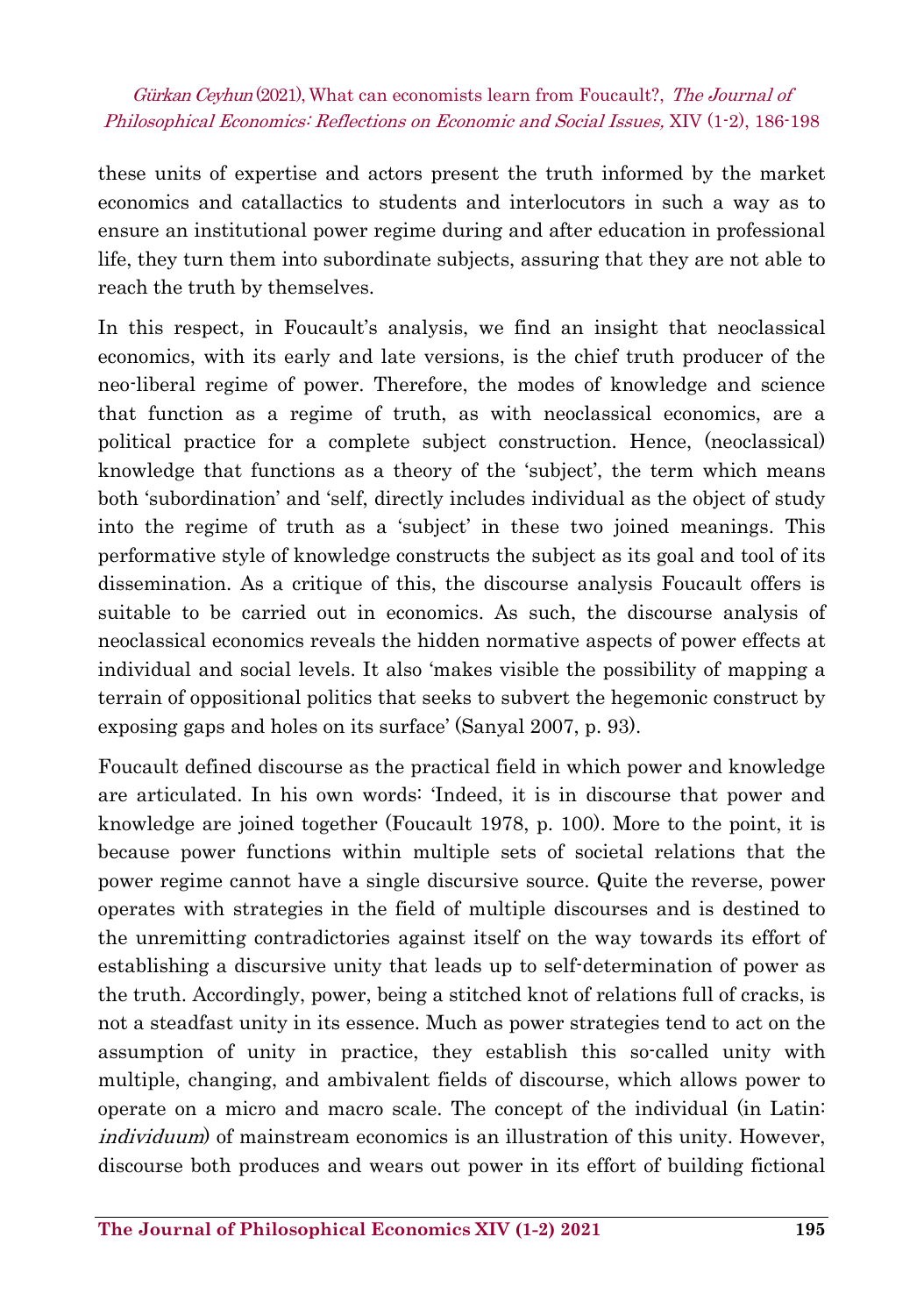unity. In this sense, discourse and turning economics knowledge into a discursive field can result in a counter-act against established power relations. In Foucault's words:

Discourses are not once and for all subservient to power or raised up against it, any more than silences are. We must make allowance for the complex and unstable process whereby discourse can be both an instrument and an effect of power, but also a hindrance, a stumblingblock, a point of resistance and a starting point for an opposing strategy. (Foucault 1978, pp.100-101)

In line with this, it is reasonable to say that discourse analysis incorporates opposing strategies against power formed into a stitched unity, in which case power can both be grasped and eroded. It is a method that makes possible a political strategy that can overcome the established power relations and the macro modality of power from within. Based on this, Foucault's analysis of knowledge encourages economists and students to think over their discipline as an area of the battle of power relations on micro and macro levels. Foucault helps them to recognize how economics is constructed upon certain exclusions for the sake of a universal theory that internalizes the externalized and excluded within the truth regime built on the market system as conceived by mainstream economics. The fact that mainstream economics knowledge builds on certain exclusions of far-reaching subjectivities, modes of beings and differing actions makes the truth that it produces belong to exclusive circles.

As against this backdrop, deconstructing and decolonizing attempts of economics involves raising an ethical resistance that is not to re-moralize economic thought and practice. Instead of the re-moralization of economics harking back to the old stakes of theological ideas, the disciplinary and sovereign power of the state in the name of the public, civil society as a natural contractual totality and finally the subjectivity of in-dividual being, Foucault encourages economists and students not to reinvent the morality of economics for their living times. They are urged by Foucault to question all moral foundations of economics that make it hegemonic power in the governmentality of societies and individuals. As a direct case with economics, for Foucault, developing an answer into the so-called *Das Adam Smith Problem* is not so much an ethical approach as the re-invention of the morality of economics. The answer for the problem thus defined around the alleged incongruity between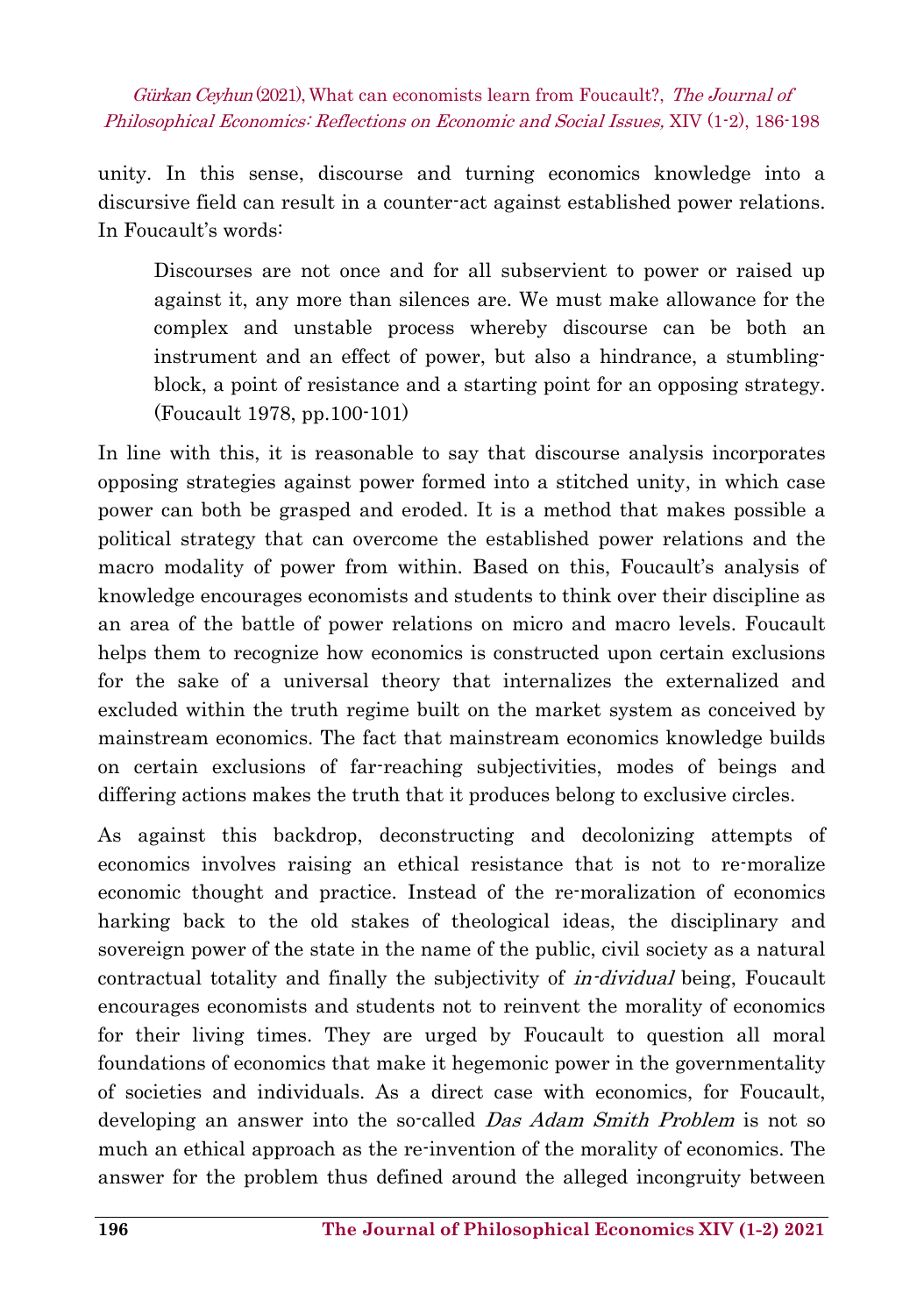Smith's texts (The Theory of Moral Sentiments 1759, The Wealth of Nations 1776) is not important. The important question here from Foucault's view is why this question was asked or this re-problematization of economics and morality was formalized as economics theorizing was being built up within neoclassical formalism. Foucault alters the ways of questioning the morality of economics in favor of a demoralized ethics that shakes the traditional moral foundations of economics that are in the service of the powerful external impositions over and internalized directions into society and individuals. This requires a genealogical stance into history that uproots the origins of morality. What Foucault would expect from economists and students of economics, within their concrete interactions and bold encountering with power that presents itself in different but entangled modalities of sovereignty, discipline, and security, is the re-articulation of economic thought and practice into a demoralized ethical life that would give rise to an alternative existence of economy. The said three modalities of power are woven into the science of economics, and Foucault's research of line spanning the problems of knowledge, power and ethics provides unique tools to get up to a point where 'will to power' for the sake of authoritarian and moral power is to be displaced by 'will to freedom'. 'Will to freedom" here refers to a genuine practical ethical thought of self-overcoming without falling into the flaws of the mainstream economics that takes freedom as a 'dispositive' for the security management. Foucault's philosophical, historical, and sociological works pave the way for a type of economics of free will that has yet to be experienced but needs to be invented, not within the remit of mind but in practices in multiple forms and spaces.

### References

Foucault, Michel (1978), The History of Sexuality. Volume I: An Introduction, R. Hurley (tr.), New York: Pantheon Books.

Foucault Michel (1989), The Order of Things, London/New York: Routledge.

Foucault, Michel (1994), 'Polemics, politics, and problematizations: an interview with Michel Foucault', in Paul Rabinow (ed.), The Essential Works of Foucault I: Ethics - Subjectivity and Truth, P. Rabinow (ed.) New York: The New Press, pp. 111-119.